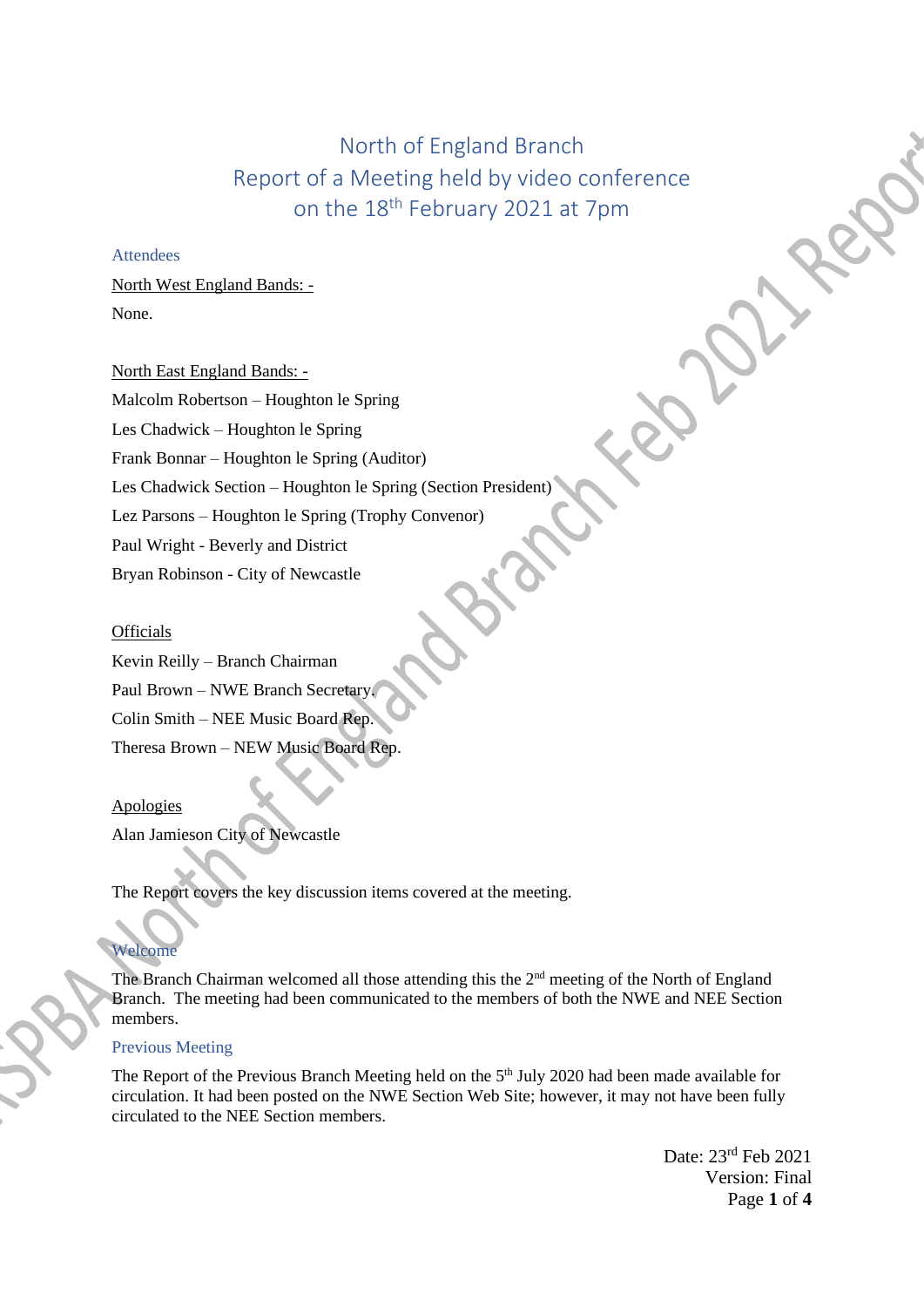The Branch AGM which was scheduled to take place on the 22<sup>nd</sup> November 2020, was only attended by two individuals who left the call after 20 minutes.

There were no questions or matters arising from the previous meeting or the lack of holding an AGM

#### Finances

The NWE Section had sent its Balance sheet to headquarters, there had been limited expenditure in the year and the balance of the funds was £2444.34. The NEE Section reported there had been minimal impact on their accounts and the fund was approximately £4000.00.

## BoD Update

Precis Minutes of the BoD meetings are available to all on the association Web Site. The last meeting was held on the 30<sup>th</sup> January, the precis minute of that meeting will be added to the web site over the coming weekend.

A grant application has been made to the "Pivotal Event Businesses Fund", along with our request for help with Covid19 assistance and adaptation to use online and the Web to "Adapt and Thrive" following their change in the turnover limit.

The association has just received its 2021 Insurance cover. This is the umbrella policy for headquarters. The branches are to advise the Insurers on the contest cover they require once the events are confirmed.

The Royal Scottish Pipe Band Association through the Pipe Band College in 2020 set out the framework for a Composition Competition focusing on a 6/8 March of 4 parts. The competition invitation stated "Identified Entries will be included in a formatted publication that will be available to be downloaded." News Item to be placed on the Web

We are all waiting for the Government Guidance for the events sector and how this is influenced by the exit strategy, the Covid19 Levels, as well as the scientific concerns regarding ongoing transmission.

## <https://www.gov.scot/publications/coronavirus-covid-19-events-sector-guidance/>

With the current situation, the contests in May and June are probably most at risk at this time. The association is working with the promoters and it is anticipated that a joint decision on at least the first three Majors could be announced jointly (and through Marketing and Media Committee) in early March prior to the association's AGM.

## Music Board Update

Precis Minutes of the BoD meetings also contain an update on Music Board business.

The Branch representatives have been attending the MB, which has met almost monthly throughout 2020, but is returning to its regular schedule of meetings in 2021.

The baseline version of the "Reference Information on Competition Format" is to be made available on the RSPBA Web Site.

The tunes group have been asked to look at adding additional drum scores to go with the prescribed tunes on the RSPBA Website.

Grade 4B bands need to be aware that it is intended to the intention is to hold the pilot across one major championship preceded by a selection of minor competitions. Following the pilot phase, feedback would then be sought from; the Bands, Tutors (where appropriate), Directors, Adjudicators and Stewards. This feedback would then inform next steps. An open discussion took place with valuable points for consideration being debated, such as the success criteria, marching and musical dimensions as well as the need to obtain Adjudicator feedback.

> Date: 23rd Feb 2021 Version: Final Page **2** of **4**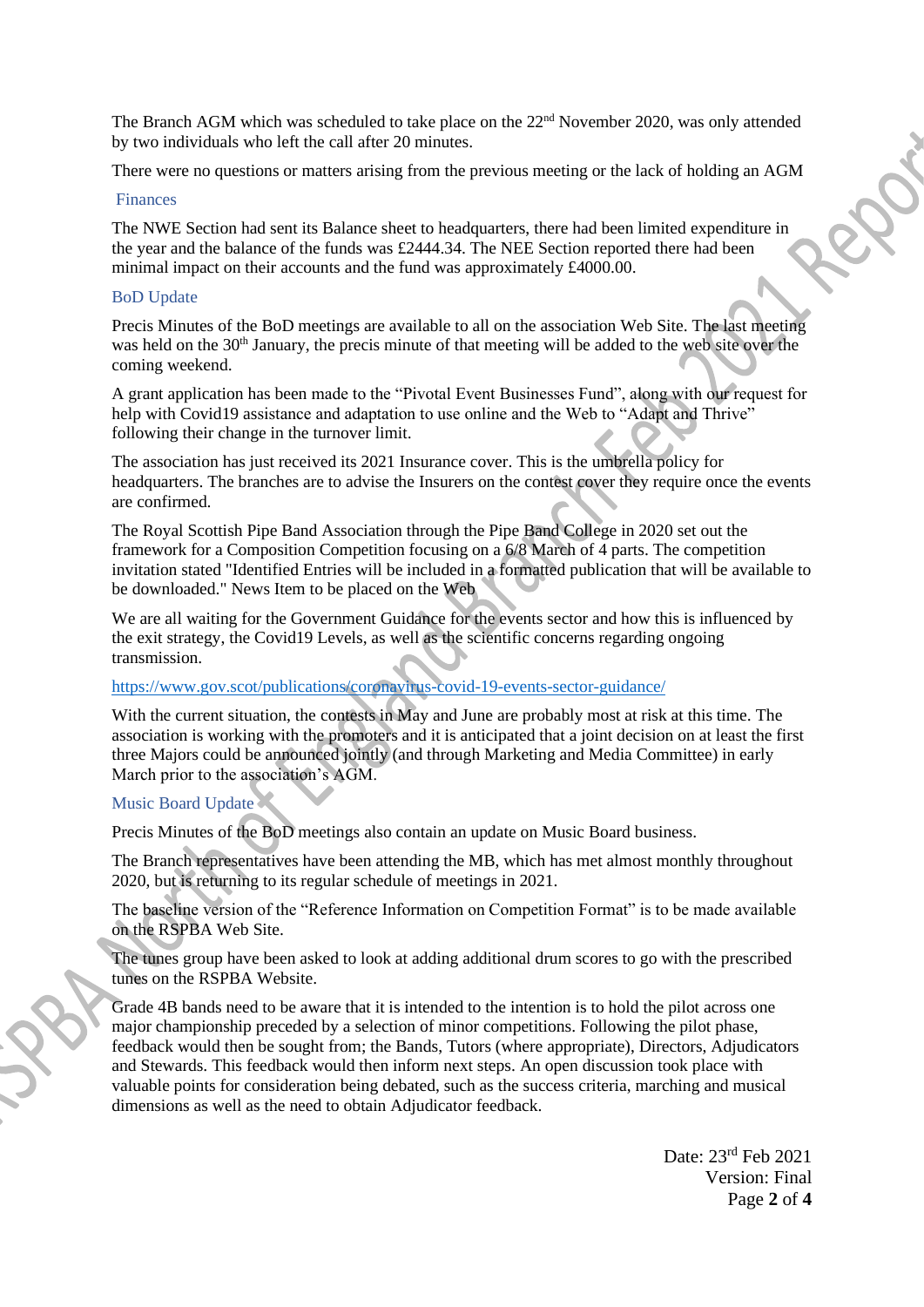The Grade 1 project is progressing to a next phase with smaller group working where Pipe Majors and Leading Drummers will meet members of the Format Group on a follow up Conference calls Scheduled to take place in February. This will enable extended conversations to take place to clarify the outcomes from the initial meeting and help shape the next step.

The MB at their January meeting, allowing for the Branch AGMs late the previous year , look at the appointment/ ratification of members in their sub-groups.

**• Convenor** – Kevin Reilly

• **Administrator –** Theresa Brown

• **Standards & Grading Group** - Julie Brinklow, Gordon McDermid, Colin Smith, Jill McHaffie, Matt Wilson, Alan Ferguson, Robert Andrew, Iain Simpson, Theresa Brown. Kevin Reilly to remain as convenor.

• **Tunes Group** – James Wark (co-opted), Iain Simpson, Theresa Brown

• **Format Group** – Stephen McQuillan, Julie Brinklow, Alastair Duthie, Theresa Brown, Stuart Paterson, Matt Wilson, Mark Hasson, Iain Simpson

• **WSD Review Group** – Stephen McQuillan, Mick O'Neill (co-opted), Paul Turner (co-opted)

• **Tenor Drumming Judges** confirmed as; Trevor Buckley, Sharleen Donaldson, John McFetridge, Stephen McQuillan, Gary Smith, Neil West.

MB Members were asked to obtain feedback from their Bands / Branches on a suggestion that due to COVID 19 and the limited practice time that may be available between the ending of lockdown restrictions and a contest should there be an easement of the competition format for 2021.

The subject was discussed from a number of perspectives, the key message was that most would be using their 2020 sets as these have not been played in a contest, hence the Band would likely have learnt the tunes. The issue is likely to be the time between ending lockdown and taking part in an event, combined with physical playing as a Band would likely be less than many desired. The format is not likely to be the issue, it is likely to be the lack of entries.

The MB WSD group have recommended the Overseas qualifiers be invited to the 2021 event, with those who qualify from the 2021 branch events should these events be allowed to take place as planned.

Over 150 candidates have taken there SQA / PDQB examinations. There is a lot of coordination needed between the PBC and the schools / bands involved which is being made difficult by the current circumstances of Covid19.

It was reported that the Pipe Band College are now looking at creating a better online presence through training events, demonstrations and educational activities. The College is also working with our partners in The Piping and Drumming Qualifications Board to roll out the new syllabus for drumming qualifications.

## Competitions / Workshops

The NWE Section forwarded to the Music Board its indoor contest formats, and its thoughts on running an online contest for consideration. The MB feels that an online contest creates an uneven playing field and raises safeguarding concerns, that are not in the interests of the association. The NWE Section are not progressing an online piping contest.

It was agreed the indoor contest(s) run by the NEE Section would subject to the Covid-19 restrictions would be postponed until October 2021.

> Date: 23rd Feb 2021 Version: Final Page **3** of **4**